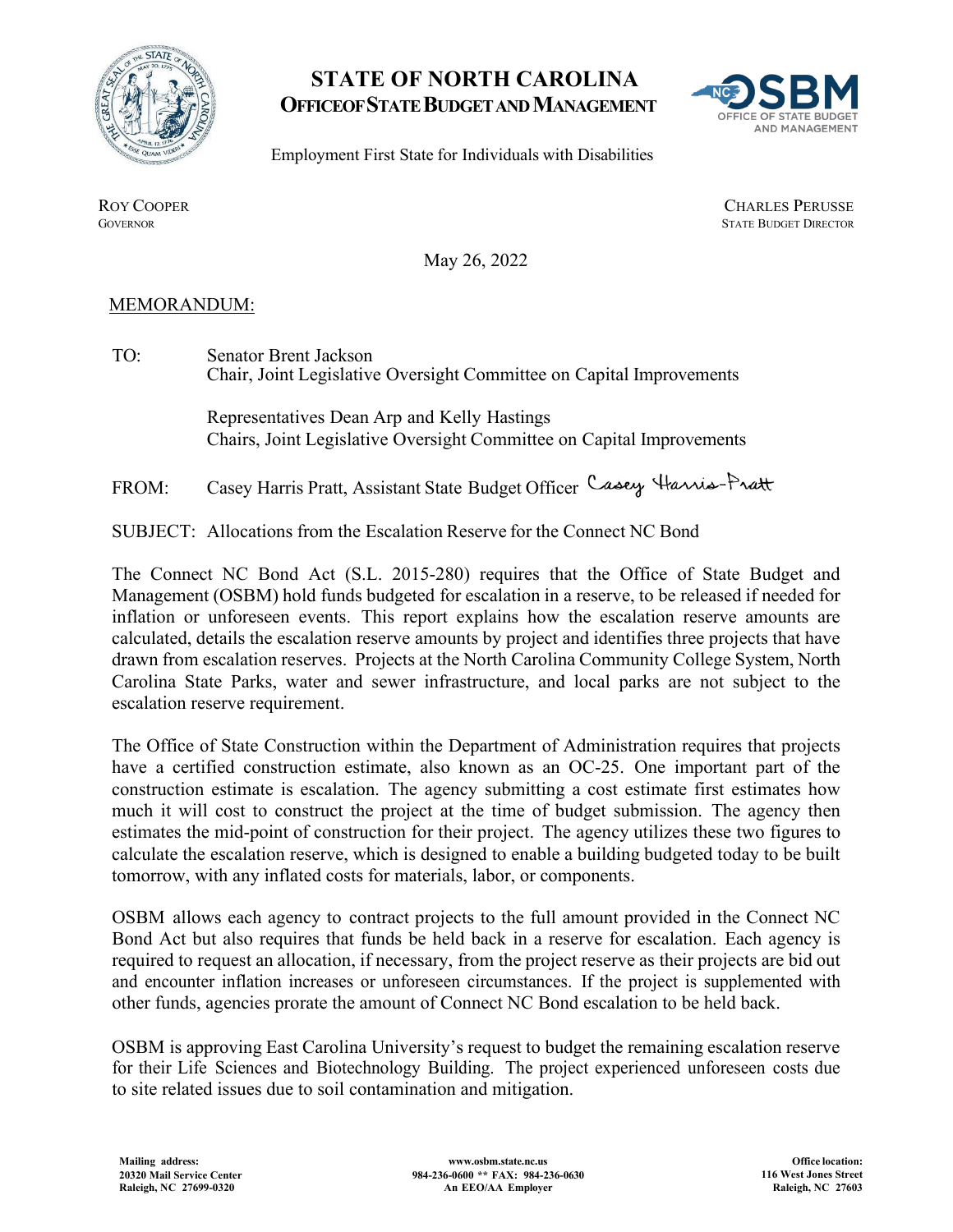The attached document details the amount of funds reserved for escalation by project and current and previously approved transfers from the reserve.

If you have any questions or concerns, you may contact me at 984-236-0651 or email [casey.harris](mailto:casey.harris-)[pratt@osbm.nc.gov.](mailto:casey.harris-pratt@osbm.nc.gov)

Attachment: Connect NC Bond Project Escalation Reserve

cc: Charlie Perusse Kristin Walker Mark Bondo Brian Farmer Cole Justad Travis Allen David Vanderweide Michael Shumsky